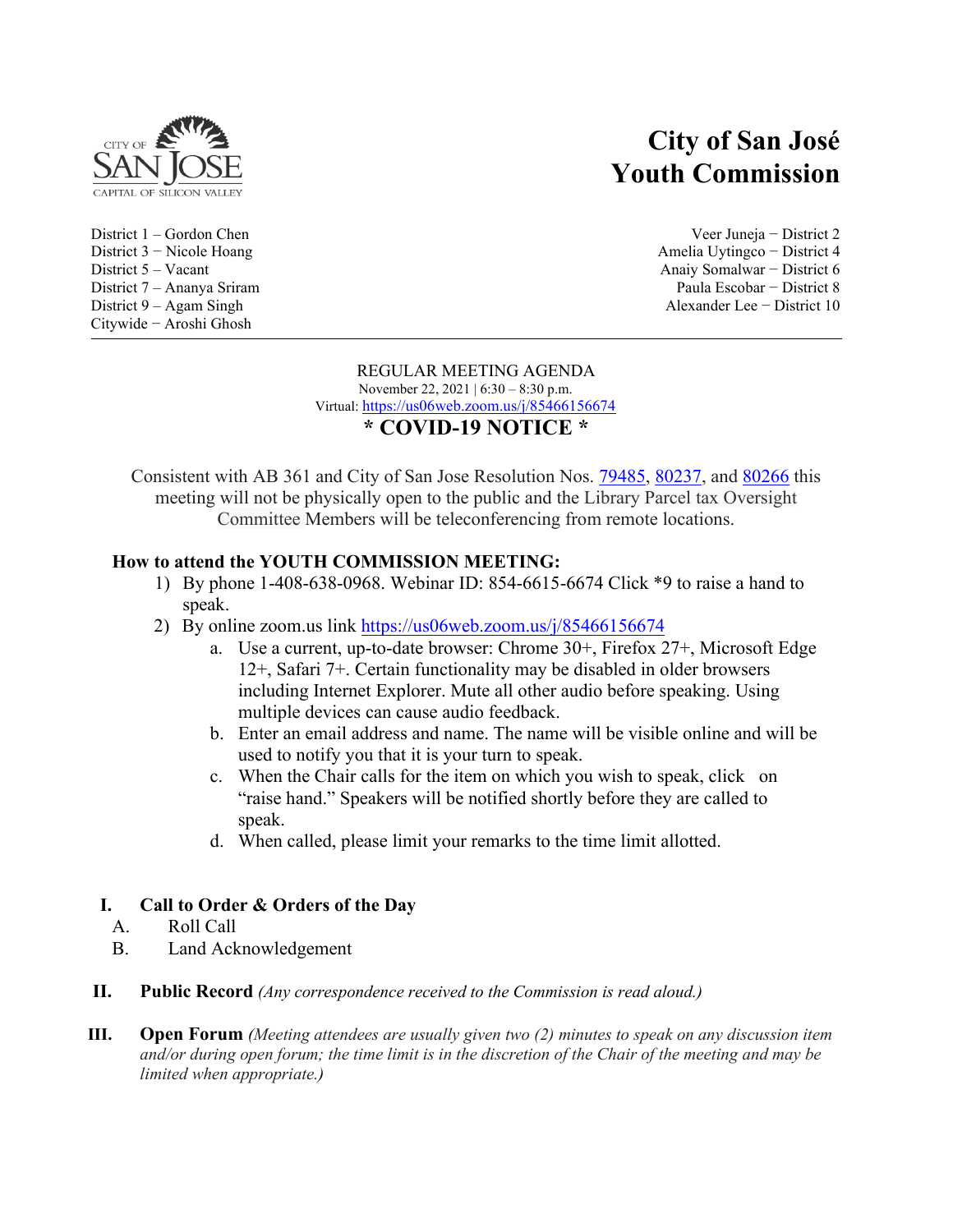- A. Approve October 25<sup>th</sup>, 2021 [Meeting M](https://www.sjpl.org/sites/default/files/2021-11/YC%2010.25.2021%20Regular%20Minutes.pdf)inutes.
- B. Approve October 25<sup>th</sup>, 2021 [Attendance Record](https://www.sjpl.org/sites/default/files/2021-11/Attendance%20Record%20for%20Approval%20at%2011.22.2021%20Youth%20Commission%20Reg%20Mtg.pdf).
- C. Approve District specific Youth Advisory Council (YAC) Work Plans.
	- 1. [District](https://www.sjpl.org/sites/default/files/2021-11/D2%20Workplan.pdf) 2
	- 2. [District 7](https://www.sjpl.org/sites/default/files/2021-11/San%20Jose%20d7%20workplan.pdf)

### **V. Discussion/Action Items**

A. Discuss and approve District 4 Poject Proposal regarding *[Advise.Inspire.Motivate](https://www.sjpl.org/sites/default/files/2021-11/D4%20AIM%202022%20Project%20Proposal.pdf)* (A. Uytingco)

The Commission will discuss and vote to approve the project proposal by Commissioner Uytingco for Advise.Inspire.Motivate (A.I.M.), a one day event hosting students ages 13 to 18 from all San José Districts to provide training for local youth on life skills.

B. Discuss and approve [District 1 Project Proposal regarding](https://www.sjpl.org/sites/default/files/2021-11/Proj%20Proposal%20Nov%202021.pdf) a District 1 group [discussion](https://www.sjpl.org/sites/default/files/2021-11/Proj%20Proposal%20Nov%202021.pdf).(G. Chen)

The Commission will discuss and vote to approve the project proposal by Commissioner Chen for a one day event hosting District 1 youth to discuss politics and local issues.

C. Discuss and Approve [District 9 Policy Proposal regarding electric vehicle charging](mailto:Youth%20Commission%203%20%3cYouthCom3@sanjoseca.gov%3e;%20Youth%20Commission%208%20%3cYouthCom8@sanjoseca.gov%3e)  [stations.](mailto:Youth%20Commission%203%20%3cYouthCom3@sanjoseca.gov%3e;%20Youth%20Commission%208%20%3cYouthCom8@sanjoseca.gov%3e) (A. Singh)

The Commission will discuss and approve the policy proposal by Commissioner Singh regarding thee implementation of more electric vehicle chargers into the City infrastructure.

D. Discuss the transition of the Youth Commission Newsletter to a blog format. (A. Ghosh) The Commission will discuss transitioning the Youth Commission Newsletter from it's current format to a blog format where articles will be posted on the Youth Commission webpage.

### **VI. Reports and Information Only**

- A. Council Liaison Report (P. Andrade)
- B. San José Library Report
- C. Commission Chair Report (N. Hoang)
- D. Commissioners' Reports per City District *(Each Commissioner will receive 2 minutes for their report unless additional time is requested from the Chair. Additional time will be at the discretion of the Chair.)*

## **VII. Items for Future Commission Meeting Agendas**

Commissioners can utilize this time to identify items which may be considered for future meeting agendas. Commission Chair will decide which items will be placed on the following Agenda.

#### **VIII. Adjournment**

*The next regular meeting will be December 13th, 2021, via Zoom webinar at 6:30 p.m.*